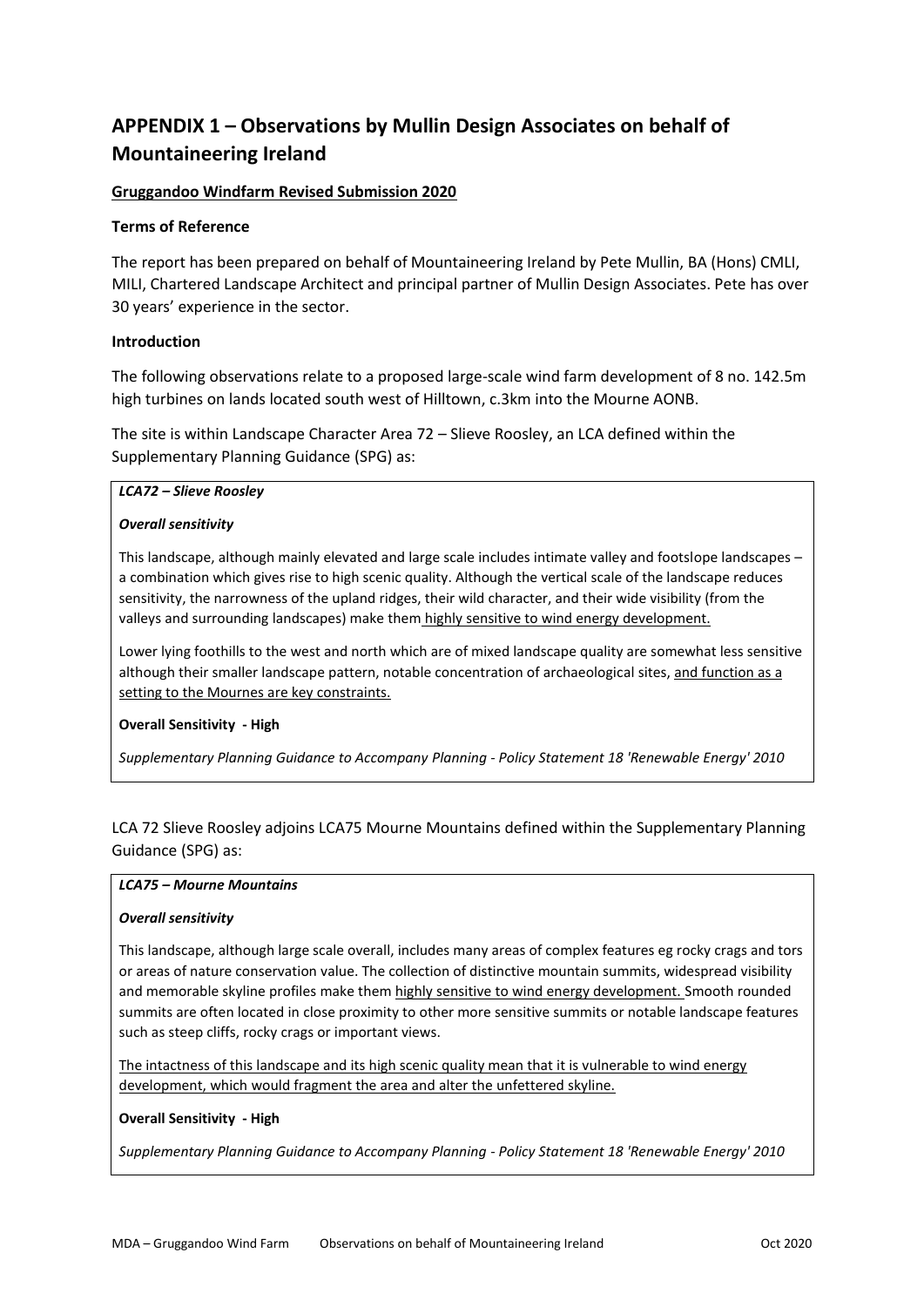Prior to presenting our observations in relation to this application, it is considered helpful to underline a number of the important & relevant good practice statements from the industry standard guidance for Landscape & Visual Impact Assessment - The Landscape Institute & Institute of Environmental Management, 'Guidelines for Landscape and Visual Impact Assessment', (3rd Edition) 2013

**'1.1 Landscape and Visual Assessment (LVIA) is a tool used to identify and assess the significance of and the effects of change resulting from development on both the landscape as an environmental resource in its own right, and on people's views and visual amenity'**.

**1.15** The Directive is clear that the emphasis is on the identification of **likely significant** environmental effects.

*Chapter 1 Summary advice on good practice:* 

- The emphasis on **likely significant** effects stresses the need for an approach that is proportional to the scale of the project that is being assessed and the nature of its likely effects.

*Chapter 2 Summary advice on good practice:*

- *LVIA must deal with and clearly distinguish between the assessment of landscape effects, dealing with changes to the landscape as a resource, and the assessment of visual effects, dealing with changes in views and visual amenity.*

*Chapter 3 Summary advice on good practice:*

- *Assessing the significance of landscape and visual effects is a matter of judgement. It is vital that the basis of such judgements is transparent and understandable, so that the underlying assumptions and reasoning can be examined by others.*
- *The contribution of judgements about the individual criteria contributing to sensitivity and magnitude should be clear, and the approach to combining all the judgements to reach an overall judgement of significance should be as transparent as possible.*

*The Landscape Institute & Institute of Environmental Management, 'Guidelines for Landscape and Visual Impact Assessment', (3rd Edition) 2013*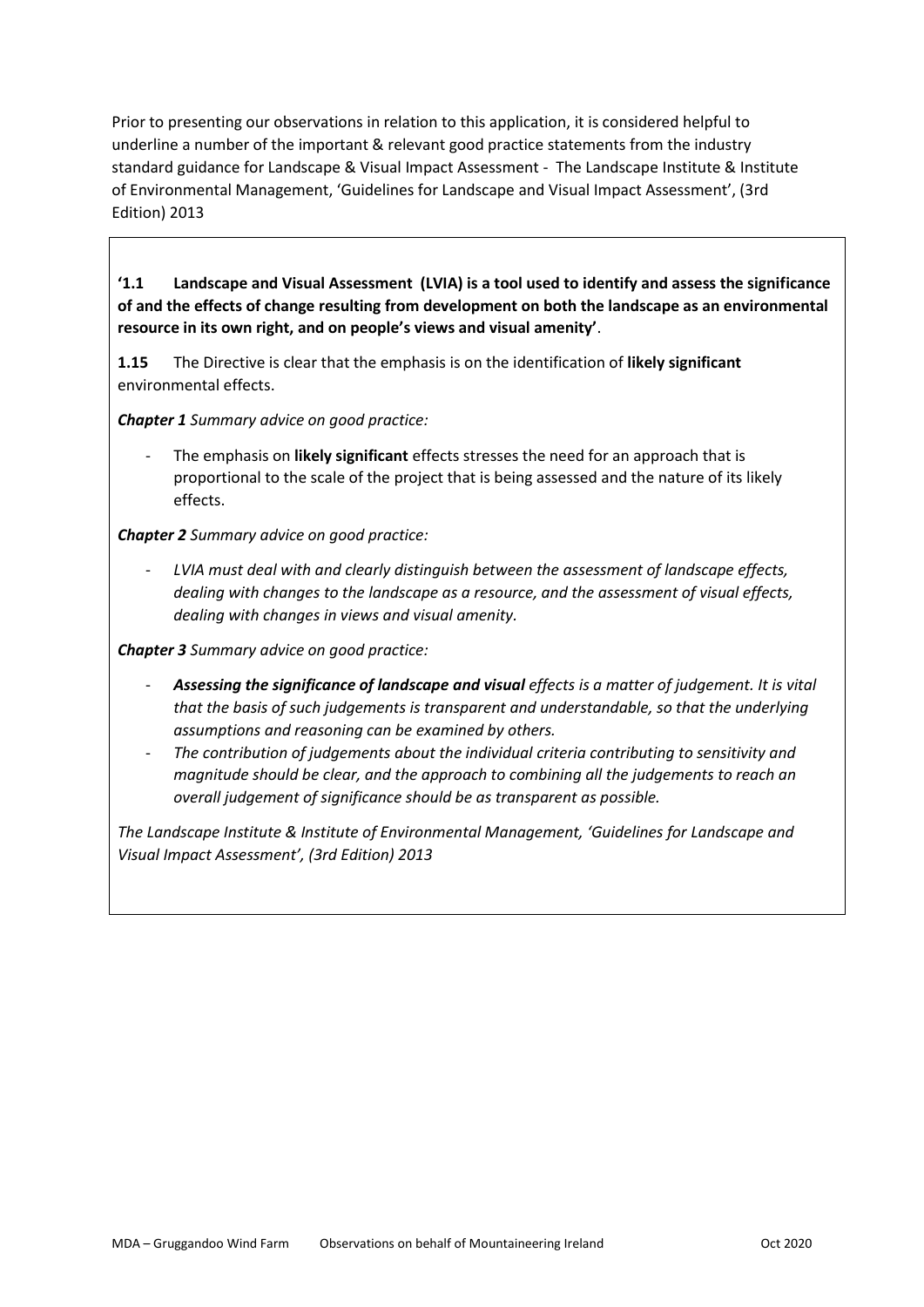## **Observations**

The observations within this appendix focus on Chapter 5 - Landscape and Visual Impact in the Environmental Statement (Volume 1) and are set out under three main headings:

- **1 Layout & Design**
- **2 Assessment Criteria**
- **3 Summary**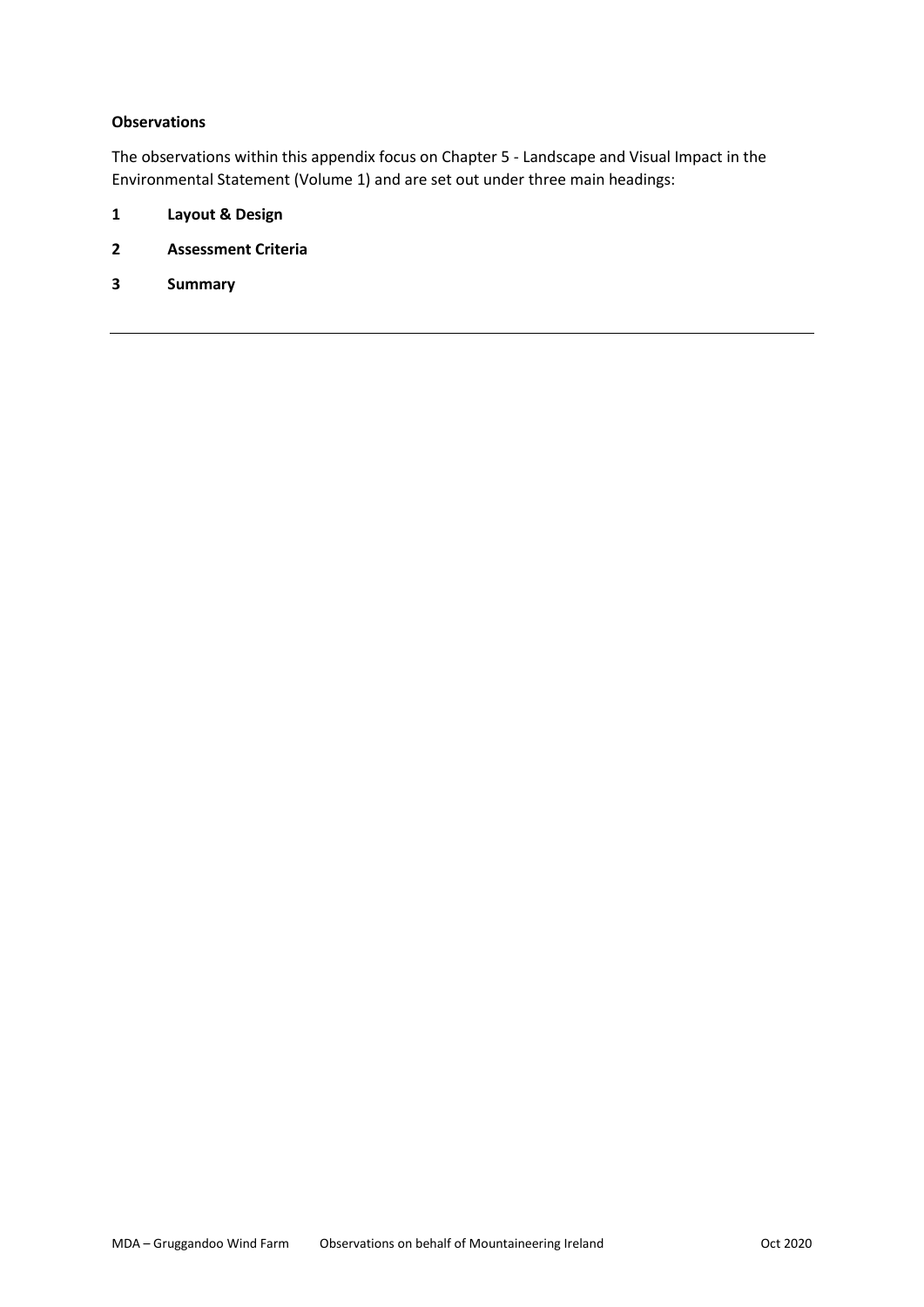# **1 Layout & Design**

Whilst this observation focuses on the current proposal of 8 no. 142.5m high turbines, it is noted with interest that the applicant has now conceded that the original scheme of 12 no. 125m high turbines contained numerous design weaknesses. Section 5.159 accepts that the reduction to 8 turbines has 'helped to deliver a wind farm that does not overwhelm the skyline' and 'A simpler, more visually balanced relationship is created – with fewer overlapping of turbines'

Further section 5.161 goes on to list potential design improvements from several individual viewpoints.

Whilst there are clear improvements on the very poor original submission, it is contended that the revised scheme continues to demonstrate several poor design principles. This is not necessarily a criticism of the project consultants, but is more likely to be an outworking of the selected site's limitations and constraints versus the developer's expectation in terms of economic viability. In simple terms this can be expressed as the wrong development on the wrong site.

Below are a number of examples of continued poor design.

**Example 1** - In landscapes with more complex and varied landform, large turbine groupings may have an undesirable 'flattening' effect on landscape character *– Note & image below from SPG to accompany PPS18*



Photo 2: More complex landform could be 'flattened' by larger turbine groupings.



In addition to a 'flattening' effect which diminishes the potential scale of the Mournes, particularly when viewed from the west, Viewpoint 1 also illustrates an example of stacking which generally should be avoided.

Gruggandoo Viewpoint 1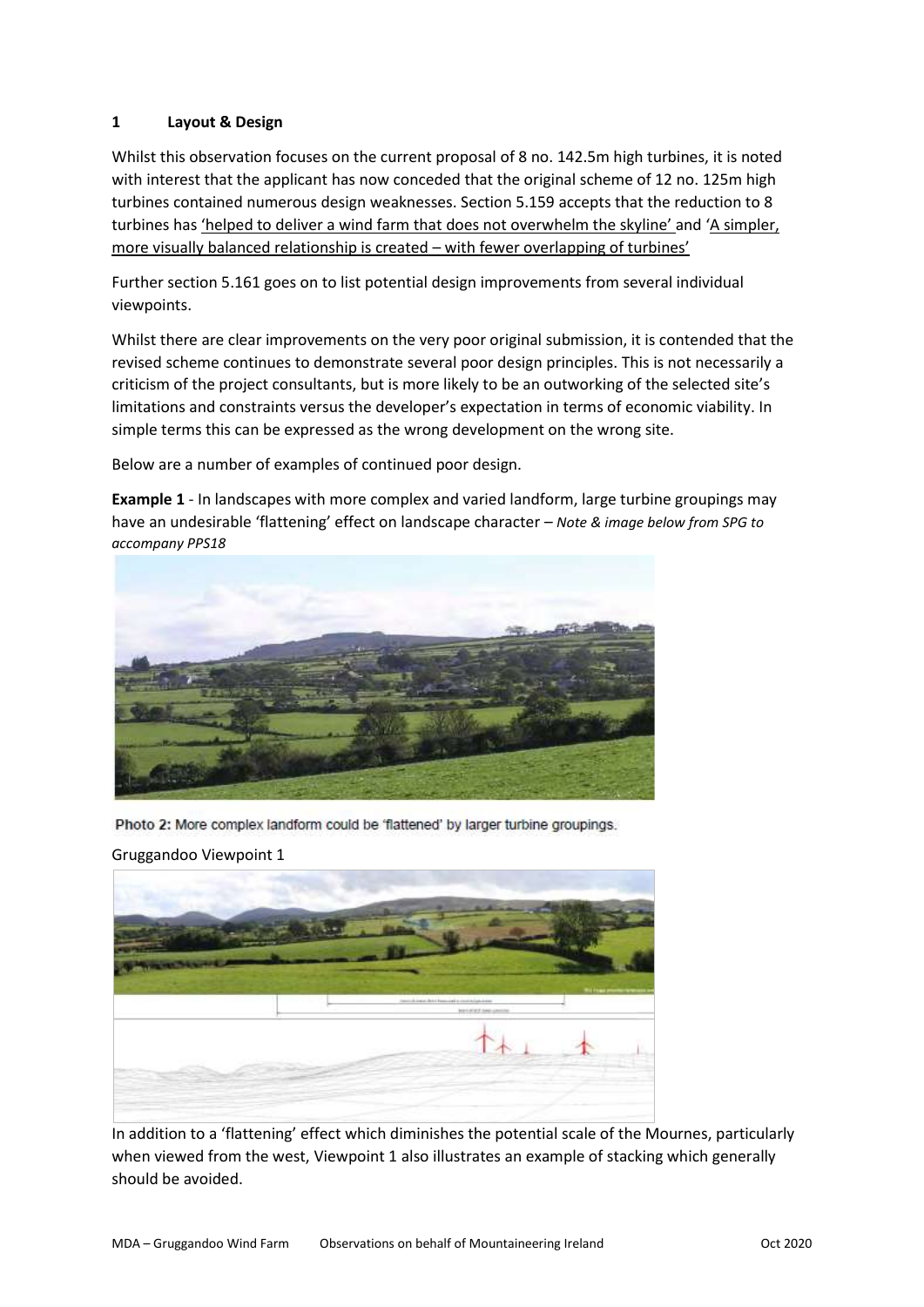**Example 2 -** When setting turbines back from the upland edge, try to avoid creating views of blades that are highly distracting *– Note & image below from SPG to accompany PPS18*



Photo 13: Try to avoid creating views of blades that can be distracting.

Gruggandoo Viewpoint 4



Gruggandoo Viewpoint 3



In addition to Viewpoints 3 & 4 above, this poor design principle has been displayed in several of the selected viewpoints including Viewpoints 8, 13, 14, 15 and 17.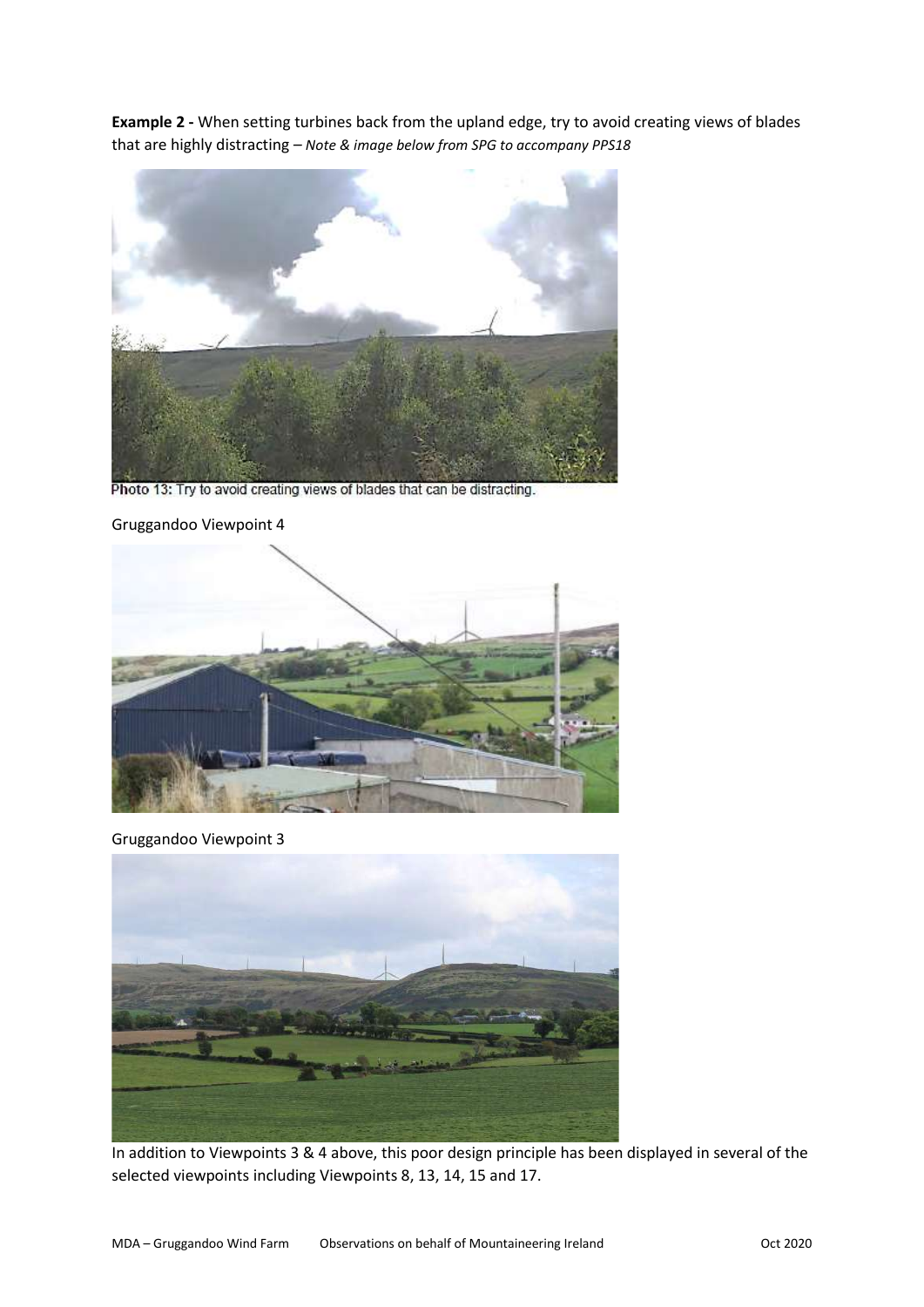**Example 3 -** Locations close to distinctive topographic features, field patterns, buildings or other features may have a greater impact on landscape character and bring undesirable scale comparisons *– Note & image below from SPG to accompany PPS18*



Photo 6: Proximity to scale comparators can increase apparent turbine height.

## Gruggandoo Viewpoint 6



Gruggandoo Viewpoint 2



MDA – Gruggandoo Wind Farm Cbservations on behalf of Mountaineering Ireland Cost 2020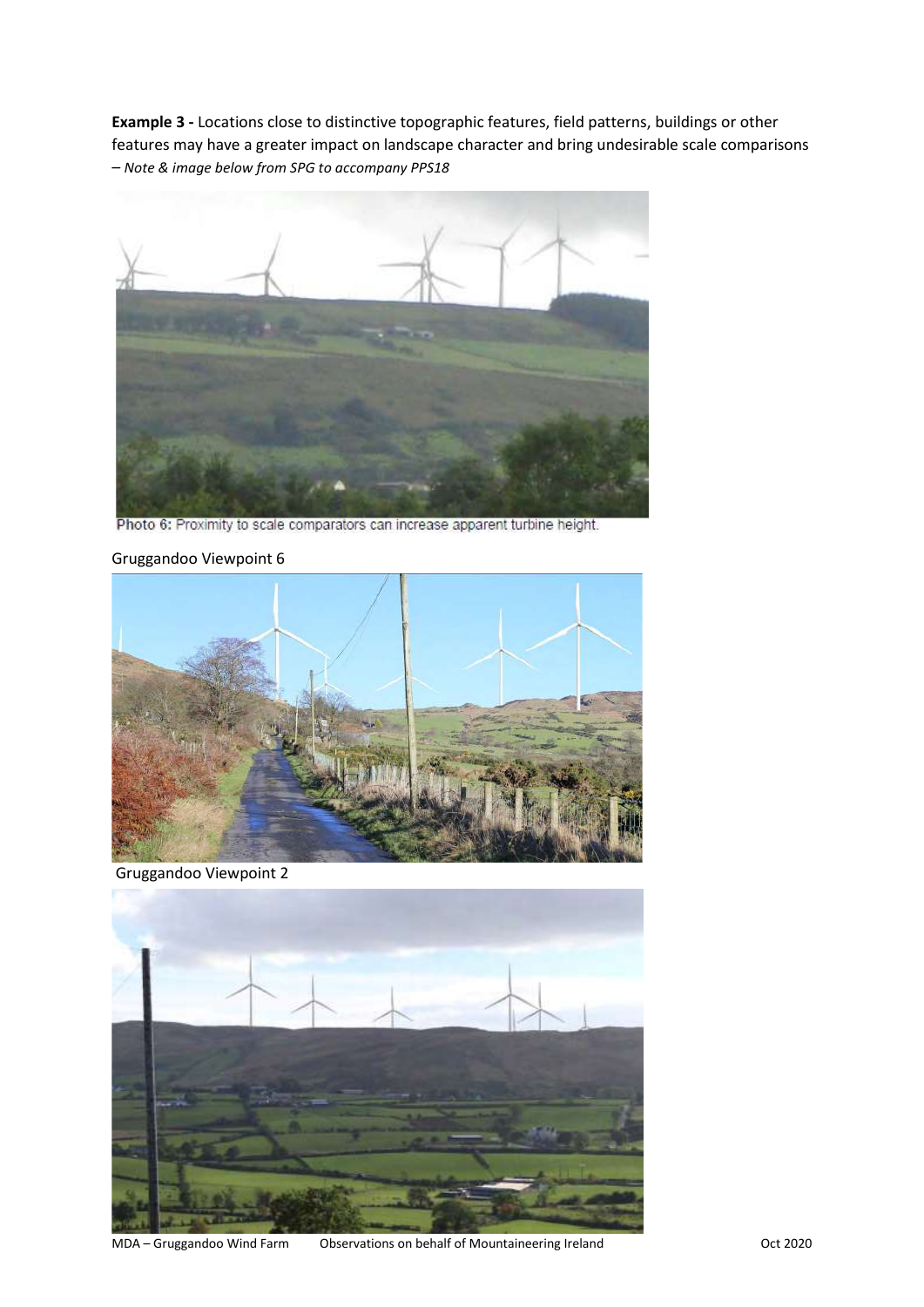# **2 Assessment Criteria**

Central to the process of Landscape and Visual Impact Assessment, indeed assessment of all EIA subject areas, is ensuring that the assessment criteria used is both clear and balanced. In addition, terminology not only within the LVIA but across the entire EIA should be consistent in order to avoid confusion.

Should the assessment criteria be in anyway confused or weighted incorrectly, the repercussions can be significant, and would inevitably result in confused decision making, skewed outcomes and inaccurate conclusions.

It is considered for such a large-scale development within one of Northern Ireland's most sensitive and valued landscapes that the Assessment Criteria employed within this Landscape and Visual Impact Assessment are both confusing and in places imbalanced.

Firstly, it appears without any clear explanation that the assessment criteria used within the 2015 and the 2020 applications differ.

For example, within the 2015 submission the Magnitude Criteria for Landscape Character Effects is outlined as show below (Table B3):

| Table B3           | <b>Magnitude Criteria for Landscape Character Effects</b>                                                                                                                                                        |  |  |  |  |  |
|--------------------|------------------------------------------------------------------------------------------------------------------------------------------------------------------------------------------------------------------|--|--|--|--|--|
|                    | The magnitude of change on landscape character is an expression of degree of the change resulting from<br>the proposed development in terms of size, scale, geographical extent, duration and reversibility.     |  |  |  |  |  |
| <b>Terminology</b> | <b>Definition</b>                                                                                                                                                                                                |  |  |  |  |  |
| <b>Negligible</b>  | The proposal is barely discernible or may be at such a distance that it is very<br>difficult to perceive equating to a no-change situation.                                                                      |  |  |  |  |  |
| Slight             | The proposal forms a minor component in the wider view which might be<br>missed by the casual viewer / observer. Awareness of the proposal would not<br>have a marked effect on the overall quality of the view. |  |  |  |  |  |
| Moderate           | The proposal is likely to form a readily apparent component within the overall<br>view but the baseline characteristics will continue to prevail.                                                                |  |  |  |  |  |
| <b>Substantial</b> | The proposal forms an immediately apparent component in the view and will<br>redefine its baseline characteristics.                                                                                              |  |  |  |  |  |

However, within the 2020 submission this appears to have changed to the following (Table A5.3):

| Magnitude   | Criteria                                                                                                                                                |  |  |  |  |  |
|-------------|---------------------------------------------------------------------------------------------------------------------------------------------------------|--|--|--|--|--|
| Large       | Pronounced change to the existing landscape receptor that may affect an extensive area. The<br>change may be long-term or may be irreversible.          |  |  |  |  |  |
| Medium      | Partial change to the existing landscape receptor that may affect a relatively extensive area.<br>The change may be medium-term or may be irreversible. |  |  |  |  |  |
| Small       | Limited change to the existing landscape receptor that may affect a relatively limited area. The<br>change may be short-term or reversible.             |  |  |  |  |  |
| Very Small  | Very slight change to the existing landscape receptor that may affect a limited area. The<br>alteration may be short -term or reversible.               |  |  |  |  |  |
| <b>None</b> | No change to the existing landscape receptor.                                                                                                           |  |  |  |  |  |

Table A5.3 landscape magnitude of effect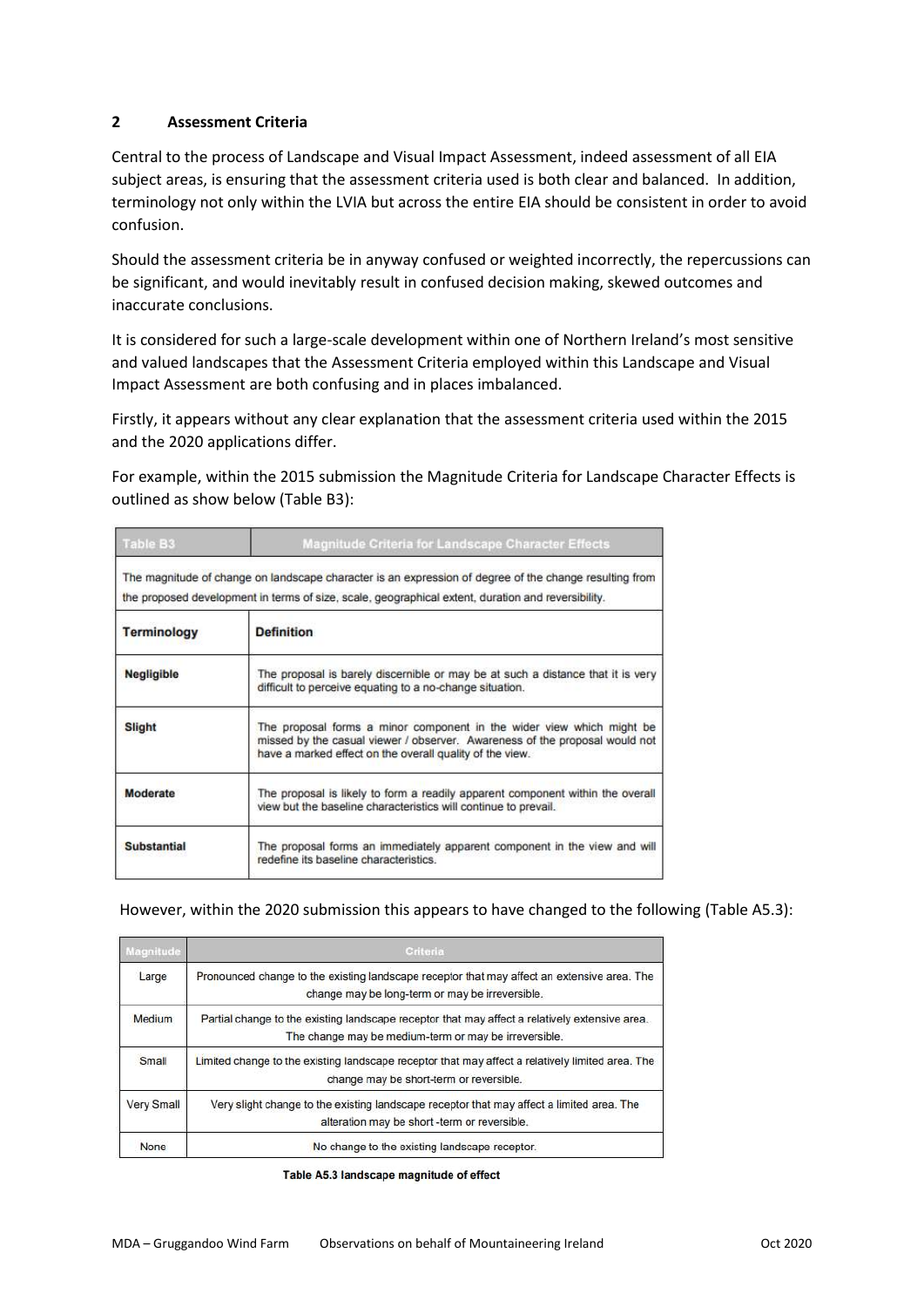This is also the case in relation to 'Magnitude of Visual Effect' with the 2015 criteria outlined below (Table B4):

| Table B4                                     | <b>Magnitude Criteria for Visual Effects</b>                                                                                                                                                                     |  |  |  |  |  |
|----------------------------------------------|------------------------------------------------------------------------------------------------------------------------------------------------------------------------------------------------------------------|--|--|--|--|--|
| nature of the visual receptor (sensitivity). | The visual effects deriving from the proposed development are based on the combined judgement of the<br>anticipated change in nature, visual amenity and duration of the particular view (magnitude) and the     |  |  |  |  |  |
| Terminology                                  | <b>Definition</b>                                                                                                                                                                                                |  |  |  |  |  |
| Negligible                                   | The proposal is barely discernible or may be at such a distance that it is very<br>difficult to perceive equating to a no-change situation.                                                                      |  |  |  |  |  |
| Slight                                       | The proposal forms a minor component in the wider view which might be<br>missed by the casual viewer / observer. Awareness of the proposal would not<br>have a marked effect on the overall quality of the view. |  |  |  |  |  |
| Moderate                                     | The proposal is likely to form a readily apparent component within the overall<br>view but the baseline characteristics will continue to prevail.                                                                |  |  |  |  |  |
| Substantial                                  | The proposal forms an immediately apparent component in the view and will<br>redefine its baseline characteristics.                                                                                              |  |  |  |  |  |

#### And again, differing from the criteria used in the 2020 submission below (Table A5.6)

A5.34 A.1.34 The criteria for magnitude of visual effect (change) are set out in Table A5.6.

| Magnitude  | <b>Criteria</b>                                                                                                                                                                                                                          |  |  |  |  |
|------------|------------------------------------------------------------------------------------------------------------------------------------------------------------------------------------------------------------------------------------------|--|--|--|--|
| Large.     | The proposals will cause a pronounced change to the existing view, resulting in the loss or<br>addition of features that will substantially alter the composition of the view. The change may be<br>long-term or may be irreversible.    |  |  |  |  |
| Medium     | The proposals will cause a noticeable change in the view, resulting from the loss or addition of<br>features in the view and will noticeably alter the composition of the view. The change may be<br>medium-term or may be irreversible. |  |  |  |  |
| Small      | The proposals will cause a limited change in the view, which would not materially alter the                                                                                                                                              |  |  |  |  |
|            | composition of the view. The change may be short-term or reversible.                                                                                                                                                                     |  |  |  |  |
| Very Small | The proposals will cause a barely perceptible change in the view. The change may be short-<br>term or reversible.                                                                                                                        |  |  |  |  |
| None       | No change discernible in the view.                                                                                                                                                                                                       |  |  |  |  |

Table A5.6 visual magnitude of effect

In addition, whilst an Assessment Matrix (Table B5 below) was included within the 2015 submission to explain and define which combinations would result in **significant effect**, the 2020 submission does not appear to include one.

This results in confusion and creates a lack of transparency, particularly to the public but also for the competent authority when attempting to compare differences and understand how conclusions have been reached.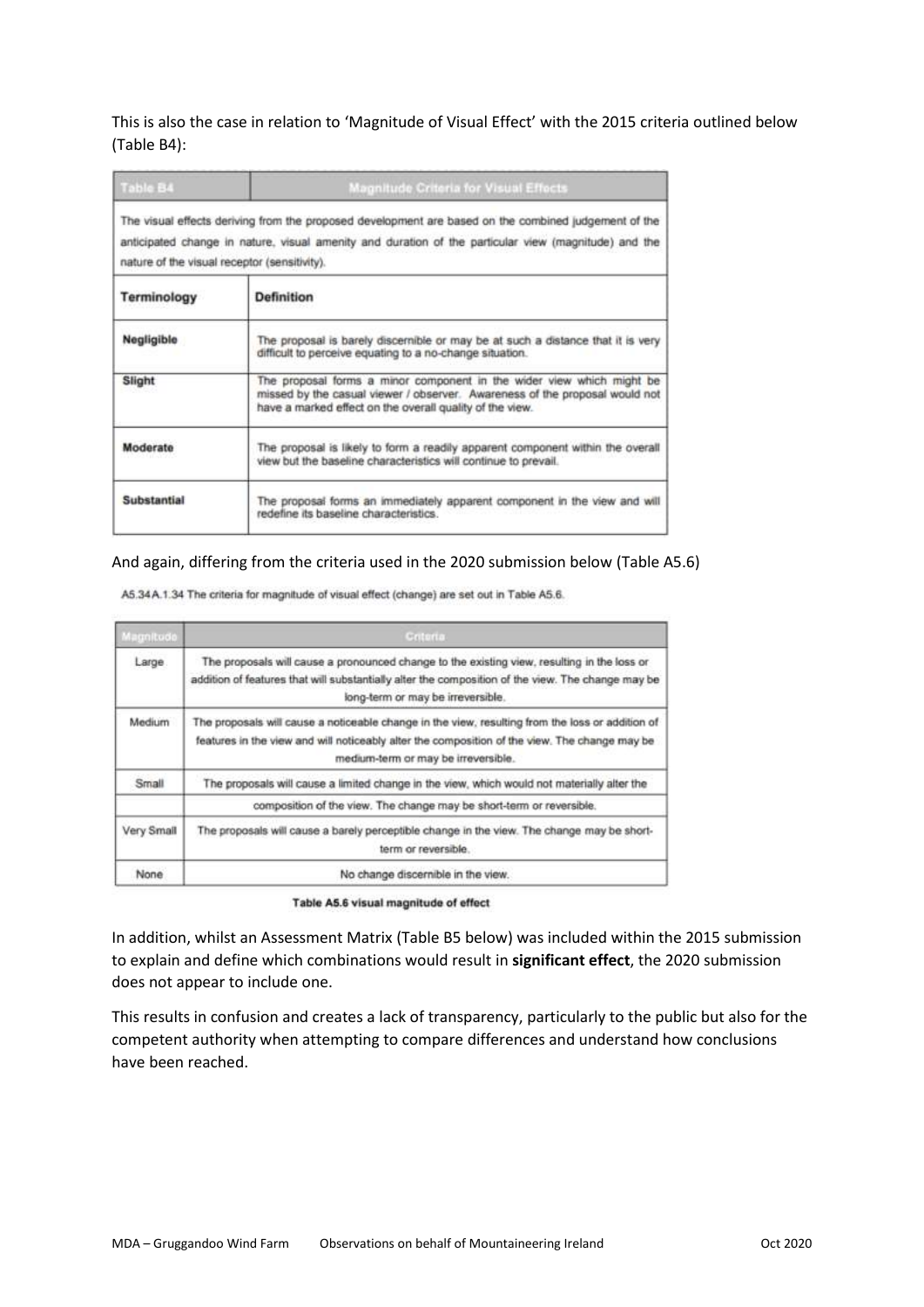| <b>Table B5</b>               | <b>Scale of Significance</b>                                                                                                                                                                                                                                                                                                                                                                                                                                                                                                                          |                      |                   |                             |  |  |  |  |
|-------------------------------|-------------------------------------------------------------------------------------------------------------------------------------------------------------------------------------------------------------------------------------------------------------------------------------------------------------------------------------------------------------------------------------------------------------------------------------------------------------------------------------------------------------------------------------------------------|----------------------|-------------------|-----------------------------|--|--|--|--|
|                               | Significance of an effect is determined by the combination of sensitivity of the affected receptor(s) and the<br>predicted magnitude of change which combine to form a level of effect. Usually an effect is considered<br>'significant' if the level of effect is 'moderate/substantial' or 'substantial'. The significance of landscape and<br>visual effects is determined by cross-referencing the sensitivity of the landscape or view with the<br>magnitude of change. In determining significance, mitigation measures are taken into account. |                      |                   |                             |  |  |  |  |
| <b>Magnitude of</b><br>Change | <b>Landscape and Visual Sensitivity</b>                                                                                                                                                                                                                                                                                                                                                                                                                                                                                                               |                      |                   |                             |  |  |  |  |
|                               | High                                                                                                                                                                                                                                                                                                                                                                                                                                                                                                                                                  | <b>Medium</b>        | Low               | <b>Negligible</b>           |  |  |  |  |
| <b>High</b>                   | Substantial                                                                                                                                                                                                                                                                                                                                                                                                                                                                                                                                           | Substantial/Moderate | Moderate          | Moderate / Slight<br>Slight |  |  |  |  |
| <b>Medium</b>                 | Substantial/Moderate                                                                                                                                                                                                                                                                                                                                                                                                                                                                                                                                  | Moderate             | Moderate / Slight |                             |  |  |  |  |
| Low                           | Moderate                                                                                                                                                                                                                                                                                                                                                                                                                                                                                                                                              | Moderate / Slight    | Slight            | Negligible                  |  |  |  |  |
| <b>Negligible</b>             | Slight                                                                                                                                                                                                                                                                                                                                                                                                                                                                                                                                                | Slight / Negligible  | Negligible        | Negligible                  |  |  |  |  |
|                               | Significant                                                                                                                                                                                                                                                                                                                                                                                                                                                                                                                                           |                      |                   |                             |  |  |  |  |
|                               | Potentially Significant                                                                                                                                                                                                                                                                                                                                                                                                                                                                                                                               |                      |                   |                             |  |  |  |  |
|                               | Not Significant                                                                                                                                                                                                                                                                                                                                                                                                                                                                                                                                       |                      |                   |                             |  |  |  |  |

Notwithstanding the obvious issue resulting from altering the assessment criteria, the terminology within the 2020 version is also vague and considered somewhat imbalanced. For example in the 2020 criteria for 'Magnitude for Landscape Character Effects' the highest category 'Large' would result from a 'Pronounced change'.

Whilst this is considered reasonable there is very little to separate the remaining descriptors – which are similarly phrased as 'Partial change', 'Limited change' and 'Slight change.'

In reality the outworking of these subtle differences can be quite marked when applied to the assessment process. It is suggested that given the high sensitivity of the region, combined with the scale of the proposed development a more considered grading should have been applied to the criteria.

Of more concern are several questionable examples of apparent poor judgement in relation to selection of criteria.

Whilst examples occur throughout the assessment, it is most evident in relation to the selected viewpoint receptors located within LCA 75 Mourne Mountains, and in the landscape character assessment in relation to both LCA72 and the highly sensitive LCA 75 Mourne Mountains, which is explored further below.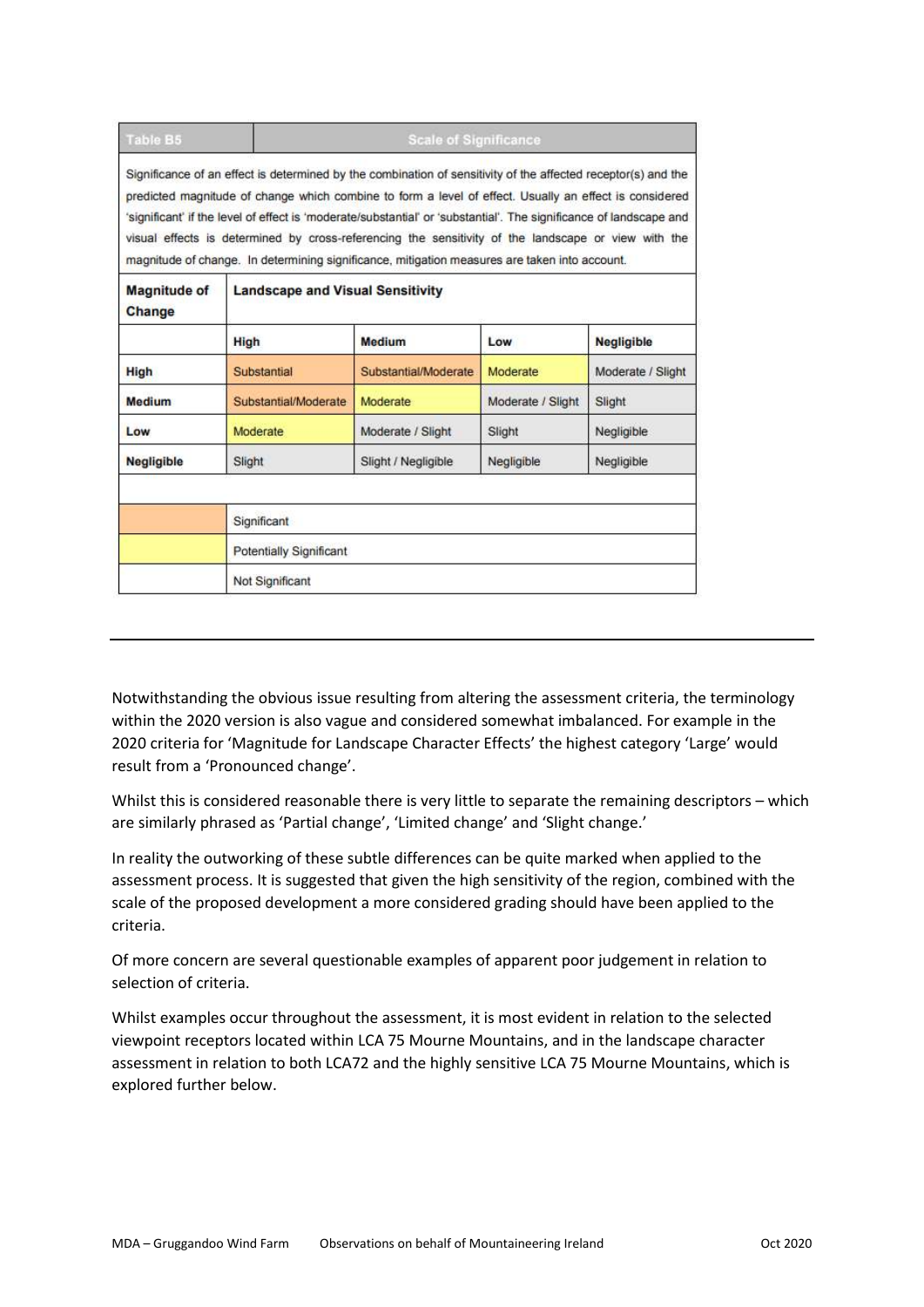#### **LCA 75 – Mourne Mountains**

The extract below is from the application's Appendix 5.3: Landscape Effects Table relating to LCA 75 Mourne Mountains concludes that the LCA is of **High** sensitivity.

|                                    |                                                                                                                                                                                                                                                                                                                                                                                                                                                                                                        | and a trail films |                              |              |                           | œ<br><b>TELEVIS</b> |                   |                                                                                                                                                                                                                                                                                                                                                                                                                                                                                                                                                                                                                                                                  |
|------------------------------------|--------------------------------------------------------------------------------------------------------------------------------------------------------------------------------------------------------------------------------------------------------------------------------------------------------------------------------------------------------------------------------------------------------------------------------------------------------------------------------------------------------|-------------------|------------------------------|--------------|---------------------------|---------------------|-------------------|------------------------------------------------------------------------------------------------------------------------------------------------------------------------------------------------------------------------------------------------------------------------------------------------------------------------------------------------------------------------------------------------------------------------------------------------------------------------------------------------------------------------------------------------------------------------------------------------------------------------------------------------------------------|
|                                    |                                                                                                                                                                                                                                                                                                                                                                                                                                                                                                        | <b>TITLET</b>     |                              |              |                           |                     | <b>CONTRACTOR</b> |                                                                                                                                                                                                                                                                                                                                                                                                                                                                                                                                                                                                                                                                  |
| LCA 75: Mourns<br>Mountains<br>--- | High -<br>The LCA subtists would of widness and tranquility and<br>forms the main body of the Mourne ADNB, and<br>consequently is considered to be of high value. The<br>nagged profiles and scenic quality of the Maurne:<br>Mountains with dielinctive open skylines ensures that<br>there is little ability to accommodate the type of<br>development proposed within this bandscape and<br>accordingly the suspectibility is considered to be High<br>1998년 5월 1일 전화 5000 전화 1000 전화 2000 원 1000 원 | Small.            | Motor<br>Adverter<br>3.3735m | <b>Broat</b> | Mmar:<br>Adverse<br>YA BA | Small<br>5371       | Miner<br>Adverse  | For the receil part the Proposed Development will not<br>paroalved within this LCA, although from localised<br>ansas (such as the western shoes and recurrain<br>surrents) the Proposed Development will be visible<br>within the adjacent Sleval Roosley range, asparated<br>by a low lying valley formation. The law characteristics<br>of the LCA, such as the percentric views towards the<br>Irish Bea and Kingdom of Mourne, will remain<br>unstered. Nonetheless, in localised areas there will<br>be a skell reduction in a perceived sense of<br>remotenees and tranquility due to the presence of the<br>Proposed Owenhopment in the distant landscape |

This is as expected and reflects the sensitivity identified within the SPG that accompanies PPS18 'Renewable Energy' 2010 which rates the overall sensitivity of LCA 75 as – **'High'**

However the submitted LVIA goes on to conclude that the Magnitude of Effect to this LCA from this development would be **'Small'** – which they define as:

*Small: 'Limited change to the existing landscape receptor that may affect a relatively limited area. The change may be short-term or reversible.*

#### Further the written description states:

*'For the most part the Proposed Development will not be perceived within this LCA, although from localised areas (such as the western slopes and mountain summits) the Proposed Development will be visible within the adjacent Slieve Roosley range, separated by a low lying valley formation. The key characteristics of the LCA, such as the panoramic views towards the Irish Sea and Kingdom of Mourne, will remain unaltered. Nonetheless, in localised areas there will be a slight reduction in a perceived sense of remoteness and tranquillity due to the presence of the Proposed Development in the distant landscape'*

The descriptive text above appears to value judge the quality of LCA 75 - concluding without any justification that somehow the Eastern portions of the LCA are of more value than the West when it is clear that the entire LCA is an indivisible unit. Indeed the author references the important key characteristic of panoramic views across the 'Kingdom of Mourne', stating that they will remain unaltered, then demonstrated through their submitted photomontage that many of these views will be altered.

The text also appears to suggest based on the ZTVI that only a limited area would be impacted which in reality has been calculated as well over 3,000 Hectares or  $1/5<sup>th</sup>$  of the entire LCA 75. This on any measure cannot be described as 'a relatively limited area'

Notwithstanding the above, it is also essential to highlight that 'perceived landscape impacts' do not necessarily follow areas covered by the ZTVI. This is explicitly referenced in Para 3.20 P.35 of the 'Guidelines for Landscape and Visual Impact Assessment', (3rd Edition) 2013 which states:

*'Sometimes there may be likely significant effects on the landscape resource but the development may be in a location that does not affect visual amenity significantly, It is also possible, although less common, that there may be likely significant effects on visual amenity without effects on the landscape resource "*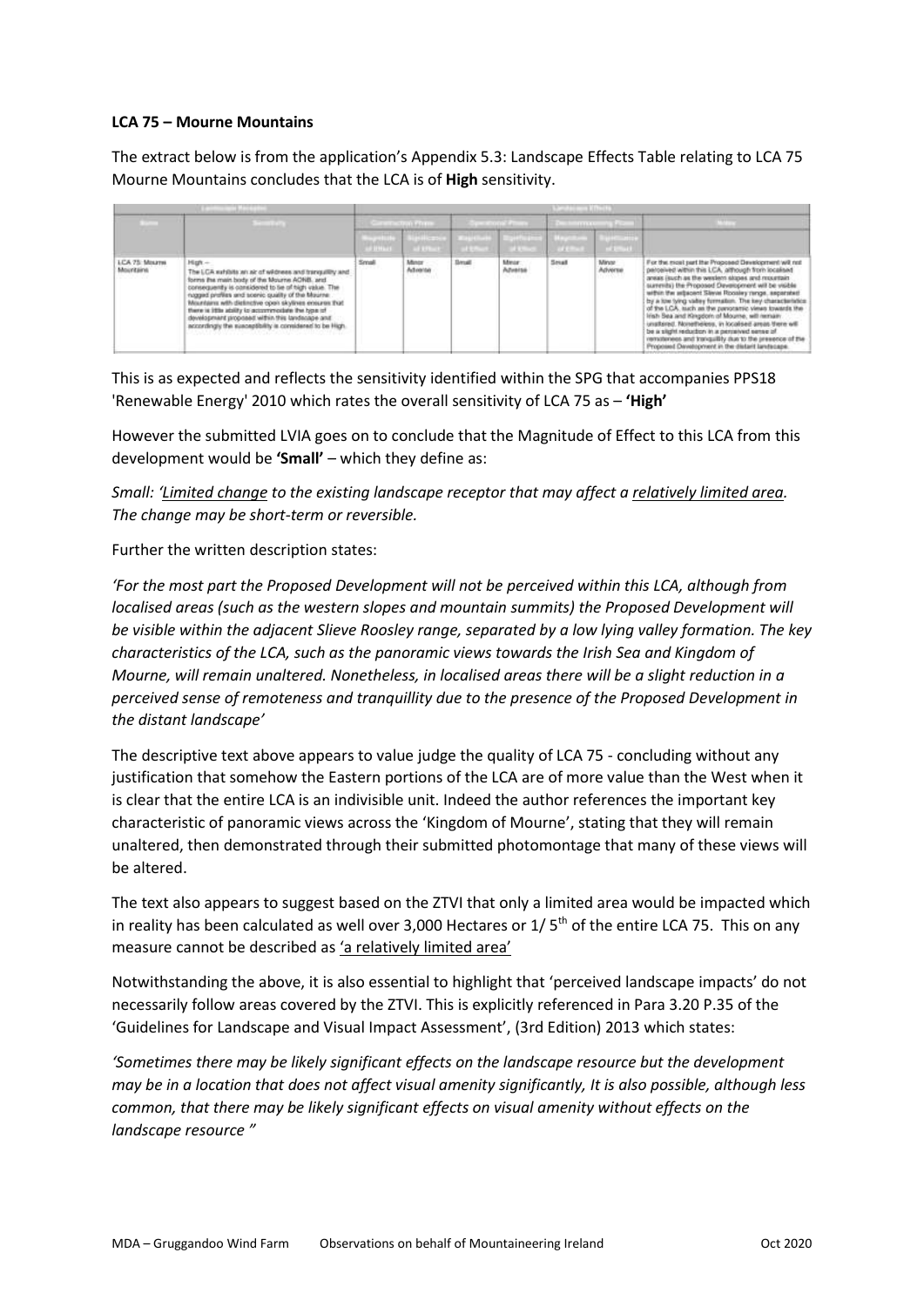It is considered for such an expansive and sensitive landscape character area the assessment is wholly inadequate in terms of the number of visual receptors selected, with Eagle Mountain and or Shanlieve being obvious omissions which are considered essential examples in order for the applicant's assertion that there will be a 'slight reduction in a perceived sense of remoteness and tranquillity' to be justified.

In addition to consideration from selected visual receptors, impact to the landscape resource in this context must also be considered sequentially. The submitted LVIA makes reference to 'Fixed' or 'Transient' receptor types, however it does not in any way address the potential sequential experience which will be encountered by the multitude of tourists and recreational users that move through LCA 75.

For example Viewpoint 17 - Rocky Mountain makes reference to The Ulster Way / The Mourne Way, however it does not go on to discuss the sequential experience along this route. Figure 1.0 below – (See Appendix 2 for detailed version) clearly shows the route of the Ulster Way as it passes 7 no. times in and out of the ZTVI along its length from East to West. This single example provides an indication of the importance of sequential experience in the context of this landscape resource with influence and therefore perception clearly extending far beyond those areas simply modelled by the ZTVI software.



# *Fig 1.0 – Applicant's ZTVI with LCA boundaries added in*

Figure 1.0 has been prepared by extracting the ZTVI submitted by the applicant and combining it with NIEA 2000 Landscape Character Areas LCA 72 Slieve Roosley and LCA 75 Mourne Mountains.

From this illustration it is immediately evident this development has potential to exert direct visual influence over almost the entirety of the **High** sensitivity LCA 72, (a character area which is critical to